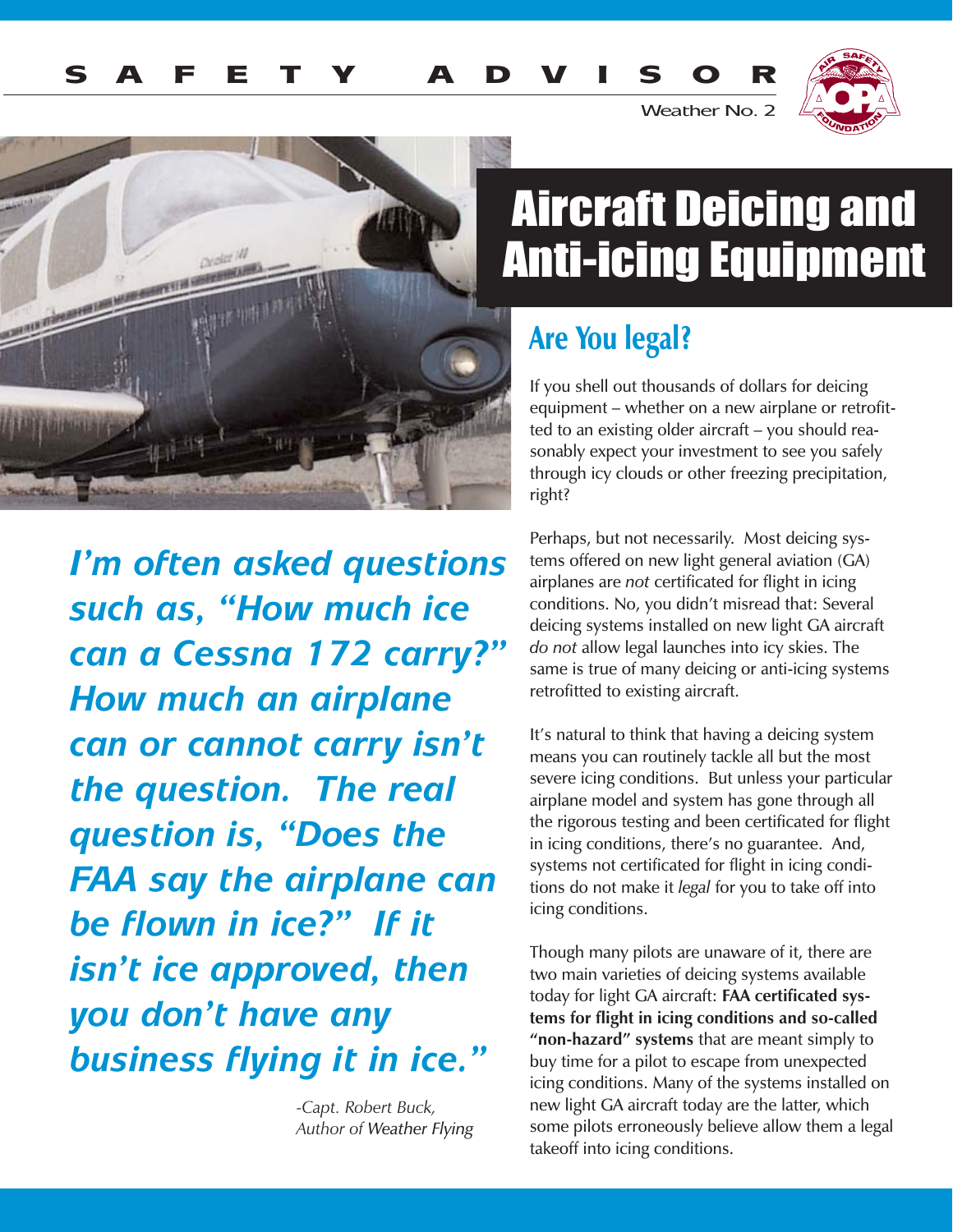So which type of equipment does your airplane have? Knowing the answer to that should have a big impact on your takeoff decisions in icy weather. Information on determining what kind of equipment your airplane has will be provided later in this advisory.

A more detailed discussion of flight in icing conditions is available in the AOPA Air Safety Foundation's Safety Advisor *Aircraft Icing*, free to all pilots on the ASF Web site at www.aopa.org/asf/publications/sa11.pdf.

### **Deicing or Anti-Icing?**

Equipment designed to remove or prevent icing, whether approved or not, comes in two basic flavors: anti-icing and deicing. Anti-icing equipment is turned on *before* entering icing conditions and is designed to prevent ice from forming. Deicing equipment is designed to remove ice *after* it begins to accumulate on the airframe.

Flexible rubber-like boots that expand and contract on ice-prone areas of the aircraft are a common type of deicing equipment. Liquid freeze point depressant systems such as the TKS, a weeping wing system that disperses low freeze point liquid over portions of the



airplane, can be either antiicing or deicing depending on when the fluid dispersing system is activated.

The most common types of ice protection systems for general aviation aircraft today are pneumatic boot systems and

fluid freeze point depressant systems.



**Pneumatic boots shown on leading edge of wing**

### **Other Icing Protection Systems and What's Coming**

Electric thermal heating systems are also available and are most commonly used on windshields and propellers.

Large, turbine powered aircraft typically are equipped with anti-ice systems that use hot compressed air (called bleed air) that is tapped off the compressor section of the engines to prevent ice from forming on critical engine components such as the air inlet lip and the turbine engine inlet guide vanes. This heated air is also ducted to airframe parts such as the wing and tail leading edges. Unfortunately, bleed air anti-ice systems are not available on piston and turboprop-powered general aviation airplanes. Turboprop-powered airplane ice protection systems usually use a combination of electrothermal heating elements and pneumatic boots to combat in flight icing.



**Thermawing**

At least two new types of icing systems are on the horizon. An electroexpulsive system that depends on very rapid electromagnetically-induced vibrations has recently been certified for use on Raytheon's Premier I business jet. This system holds promise for smaller new general aviation airplanes but isn't practical for retrofitting since the electromagnetic coils that create the jolt would be very difficult to install on an existing wing structure.

Another electrically powered system now being tested on Lancair airplanes (above) consists of a thin graphite foil heating tape that is installed on ice prone areas. Activation almost instantaneously raises the tape temperature, causing ice to lose its grip and be carried away by the relative air flow. Since the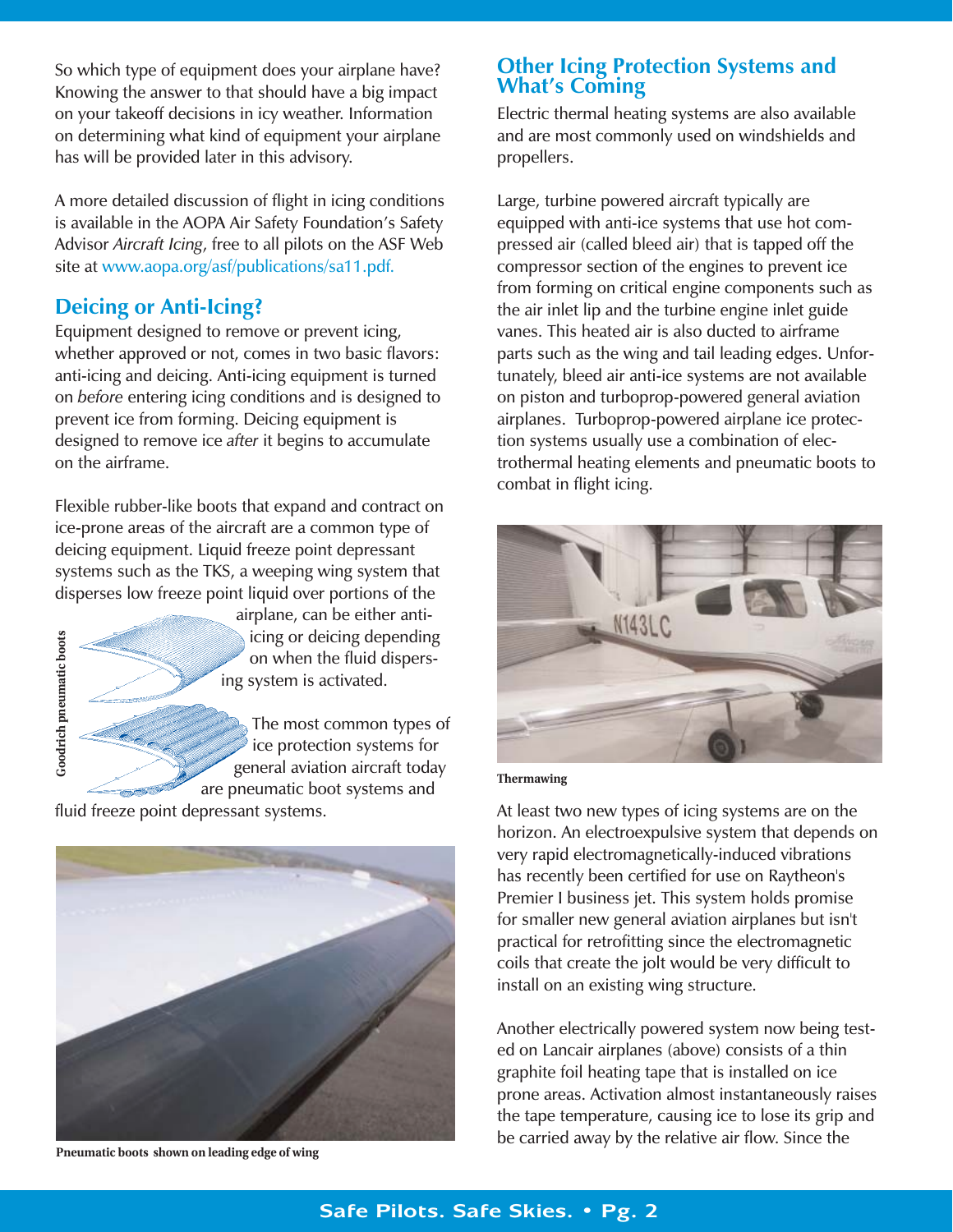heating tape can be easily applied on the surface of airframe structures, this system holds great promise, especially for the retrofit market. However, no aircraft has been certified for flight in icing conditions using this system.

At the present time, neither system has been approved for installation on existing airplanes through the supplemental type certificate (STC) approval method.

### **FAA Certificated vs. Non-Hazard – What's Involved?**

So what's the real difference between systems that are FAA approved for flight in icing conditions, which allow a pilot to legally challenge routine icing conditions, and "non-hazard" sys-



tems that do not? Basically, certification standards and testing. Approved systems have demon-

strated that they can protect your airplane during icing conditions specified in the airworthiness regulations, while non-hazard systems do not have that burden of proof. In the case of non-hazard systems installed on airplanes certificated before 1977, non-hazard systems weren't even required to prove that they could shed ice!

### **Certification: Approved Systems**

Among many other tests, the manufacturer of icing equipment approved-for-icing-condition flight must determine an airplane's tolerance to ice accumulation on unprotected surfaces during a simulated 45-minute hold in continuous maximum icing conditions, which indicates icing conditions found in stratus clouds. Unprotected surfaces include such items as antennas, landing gear, fuselage nose cones or radomes, fuel tank vents, fuel tip tanks, and the leading edges of control surfaces. In addition, ice on protected surfaces, such as deicing boot residual ice or runback ice from a thermal ice protection system, must be accounted for.

Icing analysis is required to determine the size and location of ice shapes that would occur during the 45- minute hold. Those shapes are compared with icing shapes created during climb, cruise, and descent conditions to determine the most critical icing flight regime for the airplane.

After icing shapes are determined, models of the shapes are attached to the airplane and flight tests are done in dry air. Dry air test results are verified by flights in actual icing conditions or by use of artificial icing such as an icing tanker or an icing wind tunnel. The effect of the shapes on stall speed, stall warning, handling, and climb performance are determined; degradation of flight characteristics is expected, but not allowed to become worse than the aircraft certification standards.

The effect of ice shed into engine induction air inlets, for example when an ice-laden airplane flies into air that is above freezing, is analyzed. Other icing tests include all autopilot modes, and multi-engine airplanes are tested with one engine out. Differences in minimum speeds, landing configuration, and landing distances (based on increased stall speeds) are established. For electrothermal windshield anti-ice systems, magnetic compasses are checked for variation.

To meet system safety requirements, ice protection systems on airplanes approved for icing condition flights have historically used two power sources, such as a second alternator or vacuum pump. Fluid systems on airplanes certificated for flight in icing have used two pumps for redundancy. FAA-approved-for-icingcondition systems must have ice inspection lights that illuminate the wing's leading edge. These lights help the pilot see airframe ice during night or low light conditions. If ice detection systems are installed, the performance of these systems must also comply with standards.

Systems that protect propellers against ice build-up must show that the system is effective in preventing an appreciable loss of thrust in clearly defined icing conditions.

This laundry list of requirements for icing equipment certificated for flight in icing conditions is only a partial list—it's intended to show that such certification is a very extensive process. As thorough and demanding as these certification standards are, recent revelations regarding in-flight icing have proven that even the best equipped airplane can be overcome by ice in a very short time.

Supercooled Large Droplet (SLD) icing, commonly known as freezing rain and freezing drizzle, is a condi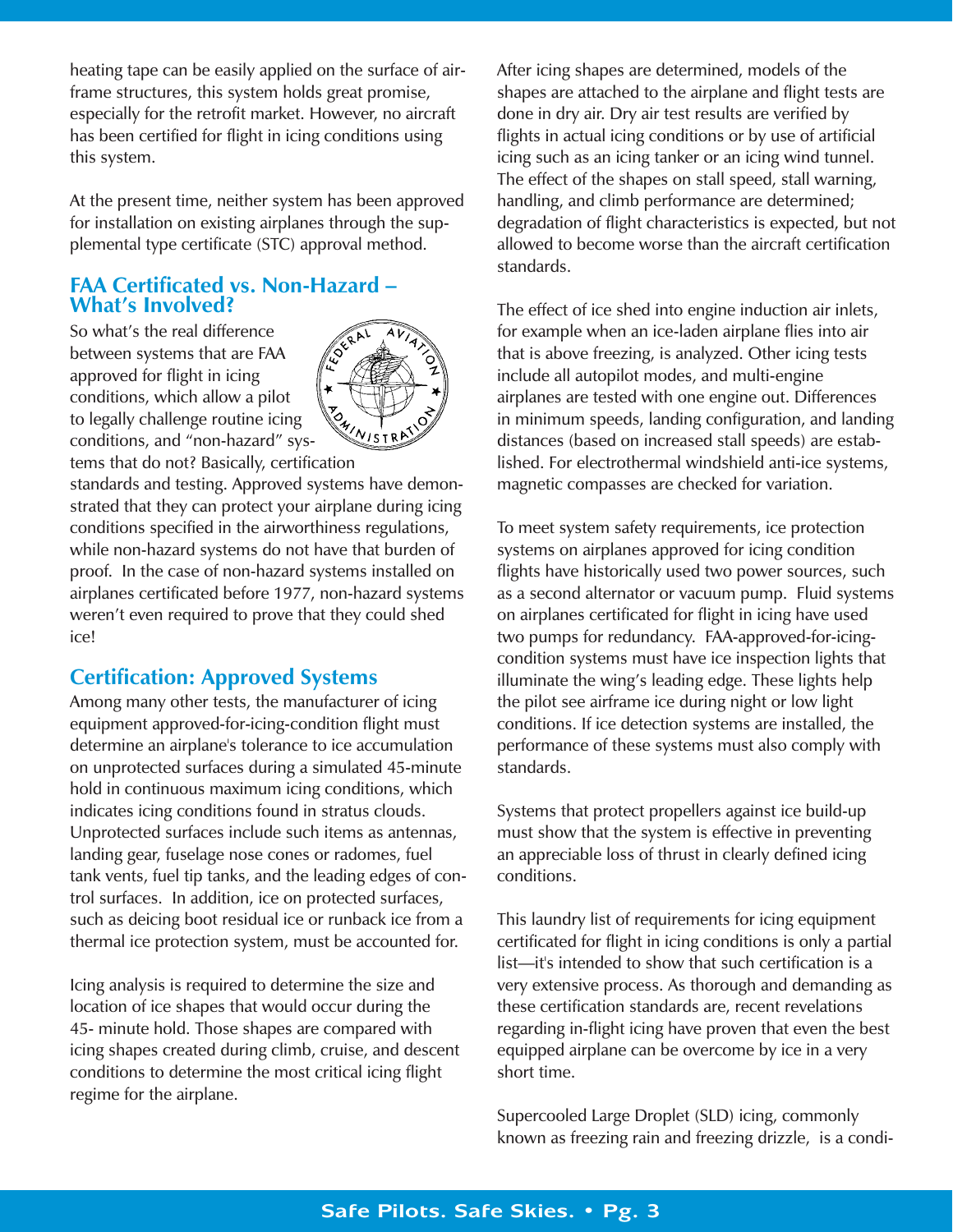tion whose effects on aircraft are not yet fully understood, but it is known that current icing certification standards are based on droplet diameters that are approximately 20 to 40 times smaller than the droplets that occur in SLD conditions. The larger drops have more inertia and can cause ice accretion aft of protected areas such as the wing's leading edge. Translated, this means that not even the latest flight into icing conditions equipment will protect an airplane in the severe icing conditions encountered when an airplane flies into freezing drizzle and freezing rain.

### **When is severe icing most likely?**

The following cues indicate that weather conditions may be conducive to severe in-flight icing when freezing rain or freezing drizzle is present. Clues for defining this condition include:

➥ ➥

➥

➥

➥

Rain drops are visible when outside air temperatures are below freezing. Droplets that splash or splatter on impact at

- temperatures below freezing.
- Unusually extensive ice accumulation on the airframe and windshield in areas not normally observed to collect ice.
- Accumulation of ice on the wing, aft of the protected area.
- Performance losses larger than normally encountered in icing conditions.

### **Certification: Non-Hazard Systems**

How extensively a non-hazard system has been tested depends on whether it was installed on an airplane certificated before or after 1977. The standards for aircraft certification, including deicing or antiicing equipment, changed in that year.

Prior to 1977, and even after 1977 for some aircraft models derived from types certificated earlier, testing requirements for non-hazard systems were very basic, e.g., whether the installation of the system created flight problems or hazardous conditions. The question of whether the system had any value at shedding ice wasn't even a certification issue.

After 1977, new aircraft certification standards demanded that all installed equipment on new model airplanes actually be able to perform its intended function. For ice protection equipment

this novel idea meant that – for the first time – non-hazard systems would have to show at least some ability to shed ice. But as the following requirements demonstrate, non-hazard systems are far from a complete answer.

Non-hazard systems are not required to be tested for performance and flying qualities in icing conditions. This means that ice could accumulate not only on unprotected areas, but on the ice protection system itself.

Non-hazard systems must show in dry air that installation of the system does not affect performance, stalls, controllability, stability, trim, ground/water handling, vibration and buffet, and if applicable, high speed characteristics. There is no requirement to evaluate these characteristics in icing conditions. The certification requires the airplane and essential systems be protected against catastrophic effects from lightning. All electrically operated components must be electrically bonded to prevent electromagnetic interference. A non-hazard ice protection system is not considered an essential system.



**Non-hazard: Alcohol (inset) and electrically heated prop anti-ice equipment**

The manufacturer must prove that hazards from failures such as the following are minimized: an unplanned inflation of the deicing boots; any condition, such as one wing boot inflating while the opposite boot doesn't, that might cause an asymmetric wing condition; or a short circuit in an electrothermal system.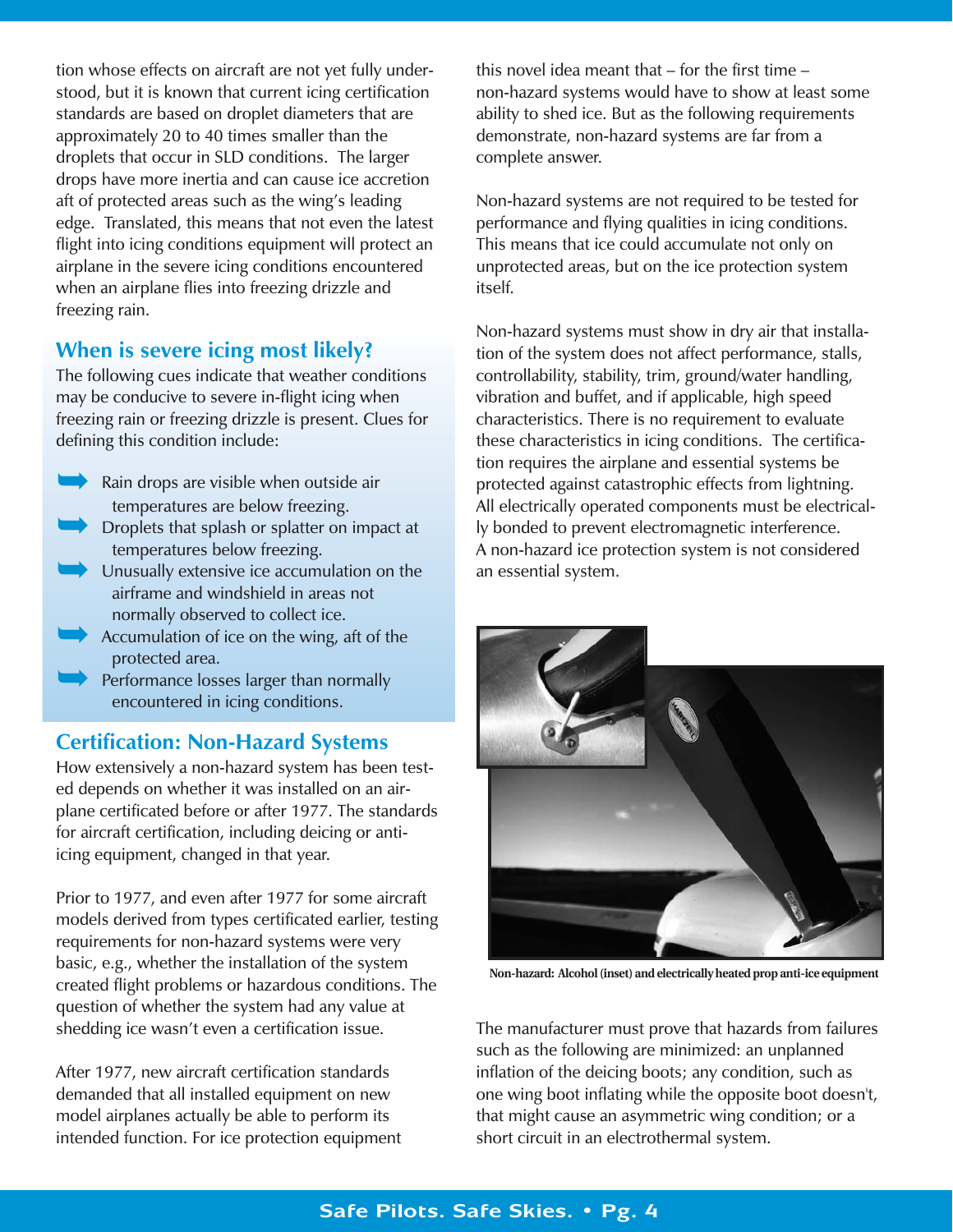The manufacturers of non-hazard systems are not required to demonstrate that these systems are as effective as approved-for-icing-conditions systems. This could mean that inflatable boots may not be installed on all the surfaces, fluid dispersant cuffs may not be installed on every leading edge, and that the fluid delivery rates or fluid reservoir size for "weeping wing" systems might provide only short-term protection. Areas of the airframe that may not be ice protected by non-hazard systems are the wing root areas, wing tips, sometimes the vertical tail, the windshield viewing area, and unshielded elevator horns. In nonhazard systems there's no requirement that the manufacturer show that an ice accumulation on the propeller will not result in an appreciable loss of thrust.

In addition, there is no requirement to have a heated stall warning sensor, so a stall warning system may not be reliable in icing conditions.



**Non-hazard: Electrically heated windshield**

Given the differences in certification requirements, it's little wonder that the rules require that non-hazard systems be regarded only as a means for escape from inadvertent icing encounters.

**The following is a comparison of Non-hazard system vs. Approved for flight in icing conditions system current certification standards.**

|                                           |                                                               | <b>Non-hazard system</b>                | <b>Approved for flight in</b><br>icing conditions system |
|-------------------------------------------|---------------------------------------------------------------|-----------------------------------------|----------------------------------------------------------|
| 1.                                        | <b>Stall warning heat</b>                                     | Not Required                            | Required                                                 |
| 2.                                        | <b>Reliability standards (redundant power sources)</b>        | Not Required                            | Required                                                 |
| 3.                                        | <b>Critical area protection</b>                               | Not Required                            | Required                                                 |
| 4.                                        | Shown to perform intended function                            | Required                                | Required                                                 |
| 5.                                        | System safety analysis                                        |                                         |                                                          |
|                                           | a. evaluate loss of ice protection system                     | Not Required                            | Required                                                 |
|                                           | b. determine if system failures create a hazard               | Required                                | Required                                                 |
| 6.                                        | <b>Electromagnetic interference testing</b>                   | Required                                | Required                                                 |
| 7.                                        | Fluid reservoir capacity requirements                         | Not Required                            | Required                                                 |
|                                           | (e.g.:150 min.@ normal flow rate)                             |                                         |                                                          |
|                                           | <b>Fluid quantity gauge</b><br>$a_{\cdot}$                    | Not Required                            | Required                                                 |
| 8.                                        | Propeller thrust not affected by icing                        | Not Required                            | Required                                                 |
| 9.                                        | Air data (pitot, static, AOA, stall warning)                  | Not Required                            | Required                                                 |
|                                           | and other systems function normally in icing                  |                                         |                                                          |
|                                           | 10. Icing system function annunciation                        | Not Required                            | Required                                                 |
|                                           | 11. Testing to show that airplane has adequate                | <b>Not Required</b>                     | Required                                                 |
|                                           | performance, stability, controllability, stall                |                                         |                                                          |
|                                           | warning, and stall characteristics for expected               |                                         |                                                          |
|                                           | ice accretions.                                               |                                         |                                                          |
| 12. Susceptibility to ice shedding damage |                                                               | Not Required                            | Required                                                 |
|                                           | 13. Certified for flight in freezing drizzle or freezing rain | NO freezing drizzle<br>or freezing rain | NO freezing drizzle<br>or freezing rain                  |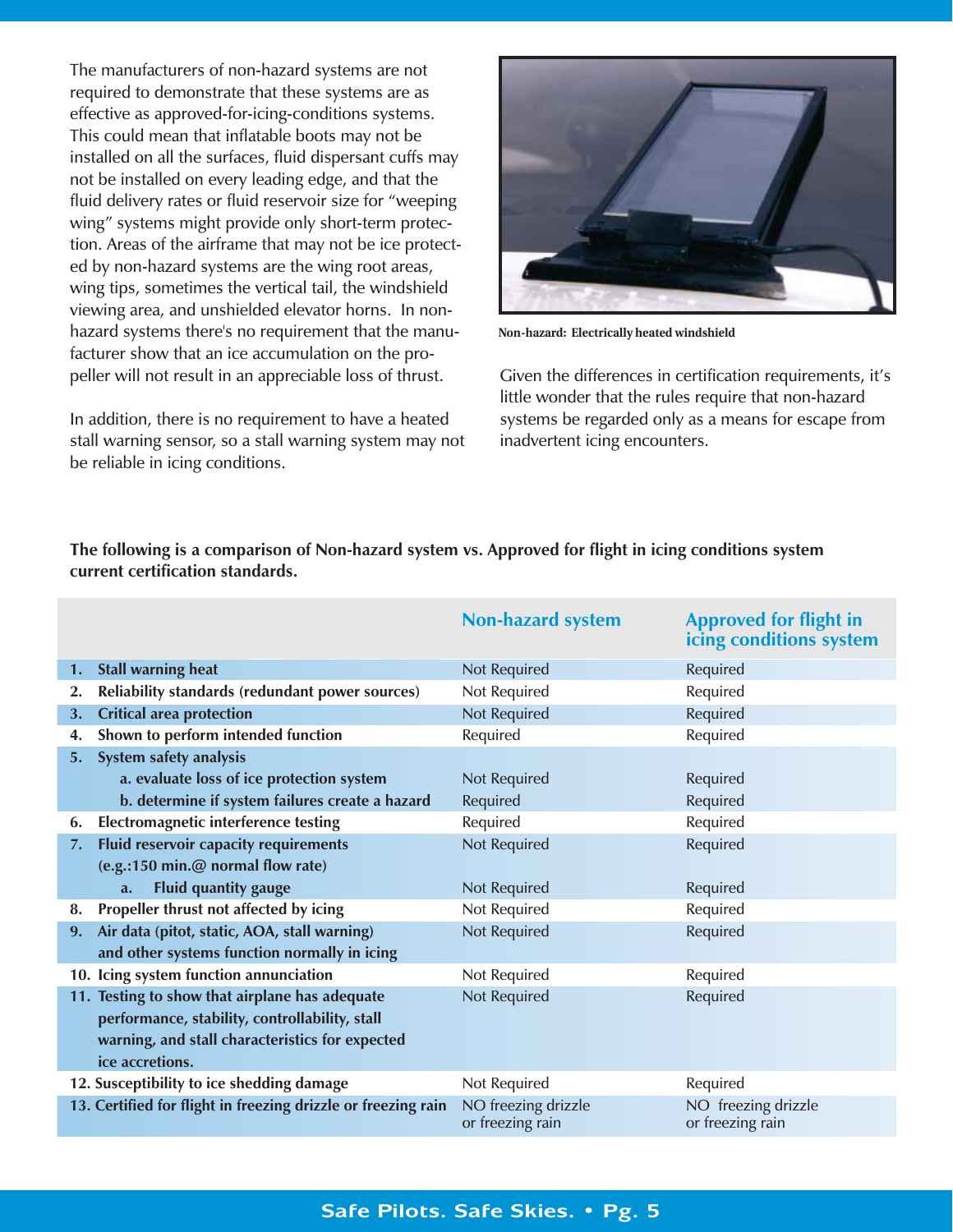### **New Airplane or Retrofit?**

For pilots with existing aircraft, retrofitting of a system approved for flight in icing conditions can be an exorbitantly expensive proposition. There are very few FAA approved-for-flight-in-icing condition systems for such airplanes, largely because the certification process for the required supplemental type certificate (STC) is an extraordinarily long and difficult process, not to mention expensive.

Retrofitting of a non-hazard system, however, can be a practical alternative for many aircraft owners. The difficulty of that task may depend, in part, on whether the airplane being fitted was certificated before or after 1977.

As noted earlier, approval for non-hazard systems on new model aircraft certificated before 1977 were based largely on whether or not the system harmed the *flight characteristics, or performance* of the airplane or *created a hazardous condition*.

A non-hazard system on new model airplanes certificated after 1977 has to show that the system would at least perform its intended function. The new requirements entail an analysis to show proper coverage, for example how far aft deicing boots should be installed or at what chord location the fluid system should be installed. Compliance requirements also include a functional flight test in dry air.

Manufacturers of most airplanes certificated after 1973 are required to present test data showing that the airplane complies with the newer standards, although the non-hazard system may not have been flown in actual icing conditions in order to comply with the certification regulations.



**Non-hazard: TKS**

### **How much ice is too much ice?**

No airplane made today can handle every possible icing condition, a fact that most IFR-qualified pilots know well. But airplanes equipped with systems approved-foricing-conditions may take off unless severe icing conditions are forecast. These systems have been proven to be effective in common icing conditions and are capable of providing pilots with "wiggle room" to escape to safety when icing is encountered.



**Clear ice formation on wing**

Even with a full complement of approved-for-icingconditions equipment, wise pilots know that icing conditions can change quickly and always plan ahead to avoid hazardous icing conditions, especially severe icing.

But what about pilots with the non-hazard deicing or anti-icing systems? Regardless of how well a non-hazard system may perform, it is *not* legal for pilots with such equipment to launch into icing conditions. Should a pilot with a non-hazard system accidentally blunder into icing conditions, the non-hazard deicing or antiicing equipment should be considered only as an aid for immediate escape from icing conditions.

Do you know which type of ice protection system is installed on your airplane? If you've recently bought one of the newest, best selling, best equipped general aviation airplanes on the market, it's very likely the deicing system is not an approved-for-icing-conditions system.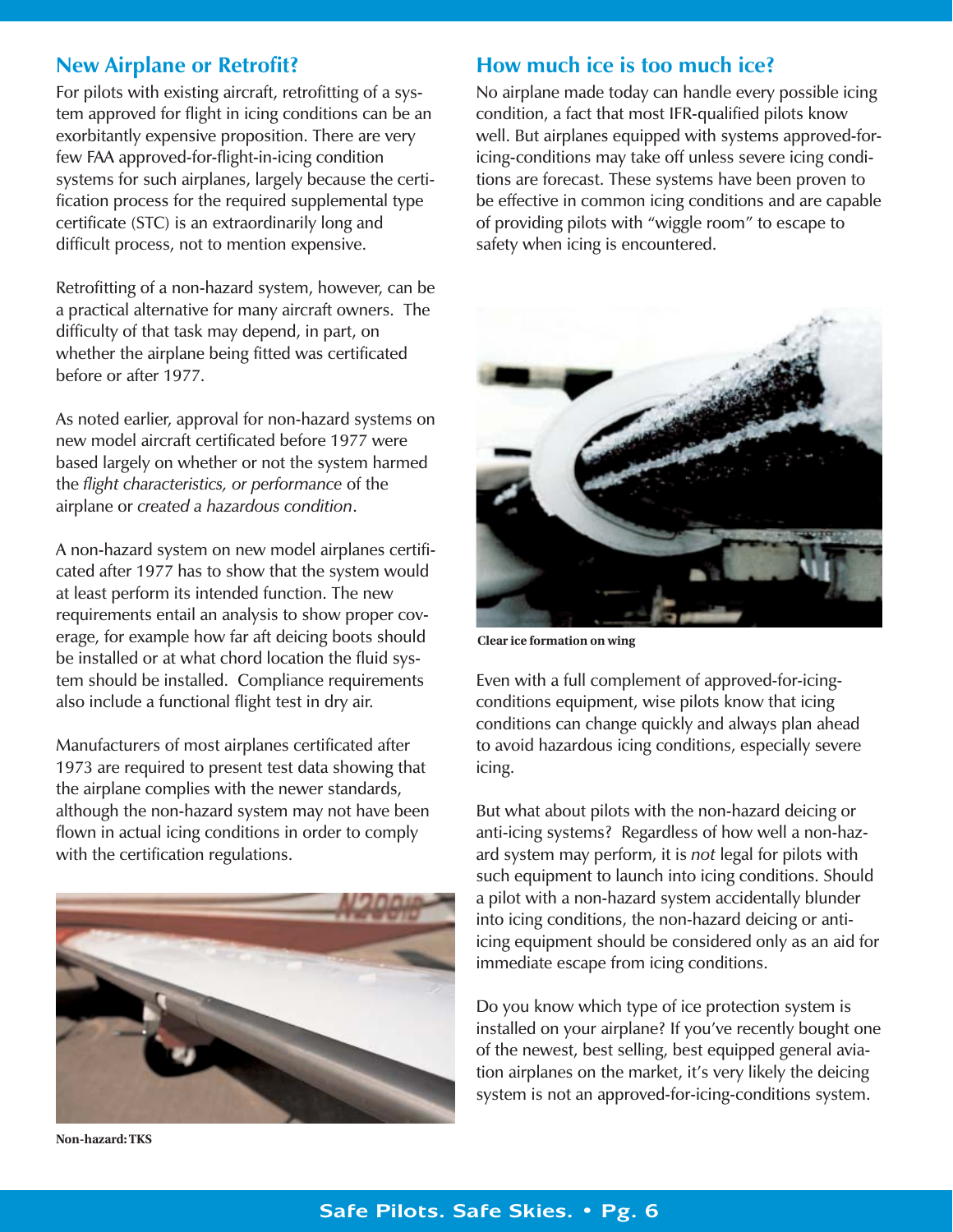New icing research was mandated soon after an American Eagle ATR-72 commuter airplane was overcome by icing while holding in SLD conditions near Roselawn, Indiana. The October 31, 1994 crash, which claimed the lives of all aboard, prompted new studies into inflight icing and consideration of rulemaking (not yet completed) to expand the icing conditions defined in airworthiness regulations to include SLD icing conditions.

The studies resulted in the issuance of a number of operational airworthiness directives. These ADs, issued from 1996 to 1998 on airplanes equipped with pneumatic deicing boots, required flight crews to immediately request priority handling to exit severe icing conditions. Another section of the AD provided recognition cues for, and procedures for exiting from, severe icing conditions. These tips are included later in this ASF Safety Advisor.

### **Is my airplane approved for flight in icing conditions?**

To determine if an airplane has flight-in-icing-conditions certification, check to make sure a placard that prohibits flight in icing, or similar wording such as "known icing," or "icing conditions," is not installed. This is one clue, but it should be backed up.

Another method is checking the FAA Approved Flight Manual (AFM), Pilot Operating Handbook (POH), or the AFM supplement in the case of an airplane retrofitted with icing protection equipment in accordance with a supplement type certificate (STC), for wording on approval or prohibition of flight in icing conditions.

If the airplane is new—or built after 1973 -check for references in the AFM or AFM supplement to "FAR 25, Appendix C" or similar. There may also be reference to the terms "continuous maximum" and "intermittent maximum" icing conditions. If the wording isn't there and ice protection equipment is installed, chances are the airplane has a non-hazard type system.

Never assume that your aircraft is certified for flight in icing conditions unless you can find proof.

If these steps still leave you wondering about the status of your deicing or anti-icing system, you can learn more by going to the ASF Web site at www.aopa.org/asf/wx/icing.html.

### **Recognizing and operating in the icing environment**

Since ice is often very rough and may create large protrusions as it builds on wings, tail surfaces, and propellers, it can create a completely different airplane than the smooth, sleek one that took off on the flight, so it's important to develop good habits to lessen the effects of icing encounters.

### *Icing is most likely to occur when:*

- The outside air temperature (OAT) is between 0ºC and -20ºC, but the worst icing will usually occur between 0ºC and -10ºC.
- If the temperature dew point spread is fewer than 2ºC and the temperatures are between 0ºC and -20ºC be especially vigilant for ice.
- The worst icing is common in the top 1,000 feet of cumulus clouds when the temperature is 0ºC or lower.
- Keep a sharp eye on the OAT gauge and if visible moisture (clouds) is encountered when the OAT is between these temperatures, be prepared to change altitude if ice begins to accumulate.
- If the airplane is equipped with deicing boots, follow the boot manufacturers suggestions regarding the use of topical dressings to reduce ice adhesion to boots.
- Test ice protection equipment before take off—if any equipment appears to not be working or you're not absolutely sure it's working properly, delay the takeoff until you are sure all equipment is working properly.
- Make sure the airplane is free of ice, snow, or frost at takeoff. The airplane's ice protection is not designed to remove ice, snow, or frost that can accumulate on the airplane while on the ground. When airplanes are certificated for icing, an assumption is made that the airplane is clean at takeoff.
- Climb through icing temperatures as quickly as possible, and delay descents for landing as long as it is safe when icing temperatures and visible moisture surround an airport.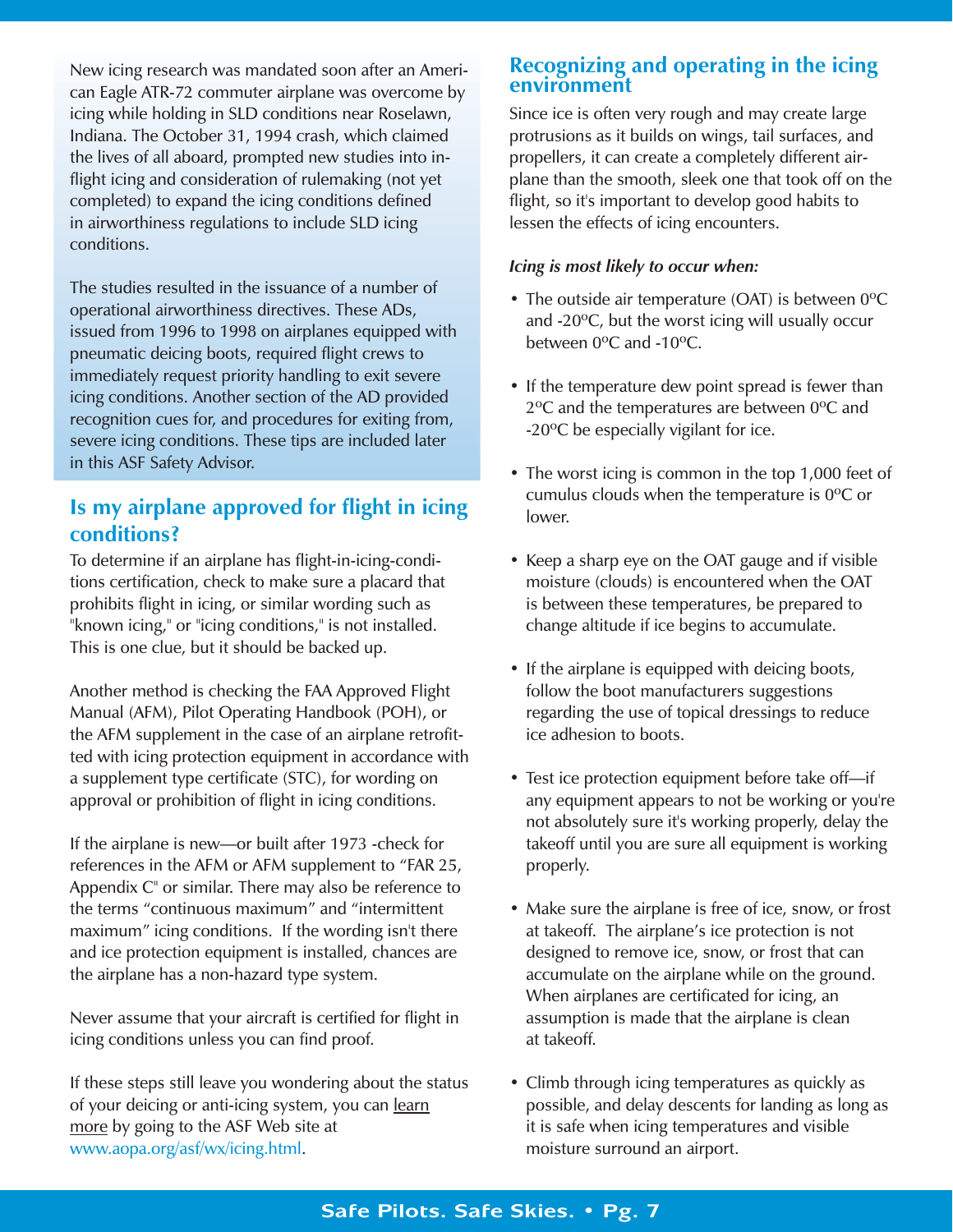The potential for airframe icing is one of the key bits of information all pilots are required to consider as part of the FAR-required preflight briefing of "all available information" for any flight. Icing warnings are included in area forecasts, as well as two special kinds of advisories, AIRMETs and SIGMETs.

Airman's Meteorological Information (AIRMET) advisories warn of potentially hazardous conditions for flights having limited capability due to lack of equipment, instrumentation, or pilot qualifications. AIRMETS are broadcast when moderate icing is forecast, for example.

Significant meteorological information (SIGMET) advisories are broadcast when severe icing is predicted.

One of the most important pieces of information a pilot can gather during a flight is the forecast freezing level, which is included in both area forecasts and on winds aloft forecasts. After takeoff, check the OAT gauge often to determine the actual altitude when the thermometer gauge touches zero Celsius. That's your "strategic retreat" altitude should ice start to get ahead of your ability to shed it.

### **Procedures for exiting the severe icing environment**

- 1. Request PRIORITY HANDLING from ATC to exit icing conditions. ["Cessna 14TY requests an immediate climb to 6,000 due to icing."] Be flexible and help ATC by being willing to accept altitude and heading changes. This flexibility will help ATC expedite your request. Make your request early when the ice first starts to build, not after the situation is critical. If necessary, declare an emergency to deal with the problem at hand.
- 2. Avoid abrupt and excessive maneuvering.
- 3. Do not engage the autopilot.
- 4. If the autopilot is engaged, hold the control wheel firmly and disengage the autopilot.
- 5. If an unusual roll response or an uncommanded roll control movement is observed, reduce the angle of attack.
- 6. Do not extend flaps when holding in icing conditions.
- 7. If flaps are extended, do not retract them until the airframe is clear of ice.
- 8. Report these conditions to ATC.

### **Just the facts, ma'am:**  *pilots who didn't believe it could happen to them*

The following two real-life accidents illustrate the dangers of not being ready to cope with icing encounters. In the first, a pilot in an apparently wellmaintained airplane, with a deicing system FAA-certificated for flight in icing conditions, was unable to get out of the heavy (possibly severe) icing conditions. In the second, a pilot with a non-hazard deicing system apparently believed the system was capable of more than it really was, with a tragic result.

The pilot of a recently acquired Beech B-58 twin engine Baron, which was approved for flight into icing conditions, lost control while attempting to climb out of icing conditions in Kentucky in February, 2002.

Icing and IFR conditions were forecast, but the pilot told the FSS briefer that his Baron had deicing boots. Once in flight, the pilot reported rime ice at 10,000 feet and requested a climb to 12,000 feet. Radar data showed that the pilot (or autopilot) was doing a poor job of maintaining the assigned altitude and had climbed to 11,200 before the request for the climb to 12,000. Before losing control, the pilot reported being on top.

The NTSB report also revealed that the pilot and flight instructor talked via telephone on the day before the accident. The instructor cautioned the pilot about the prevailing weather conditions and offered to travel to the departure airport to accompany him home. The pilot declined.

*What went wrong?* The parts that make up this accident are distressingly familiar—a complex, well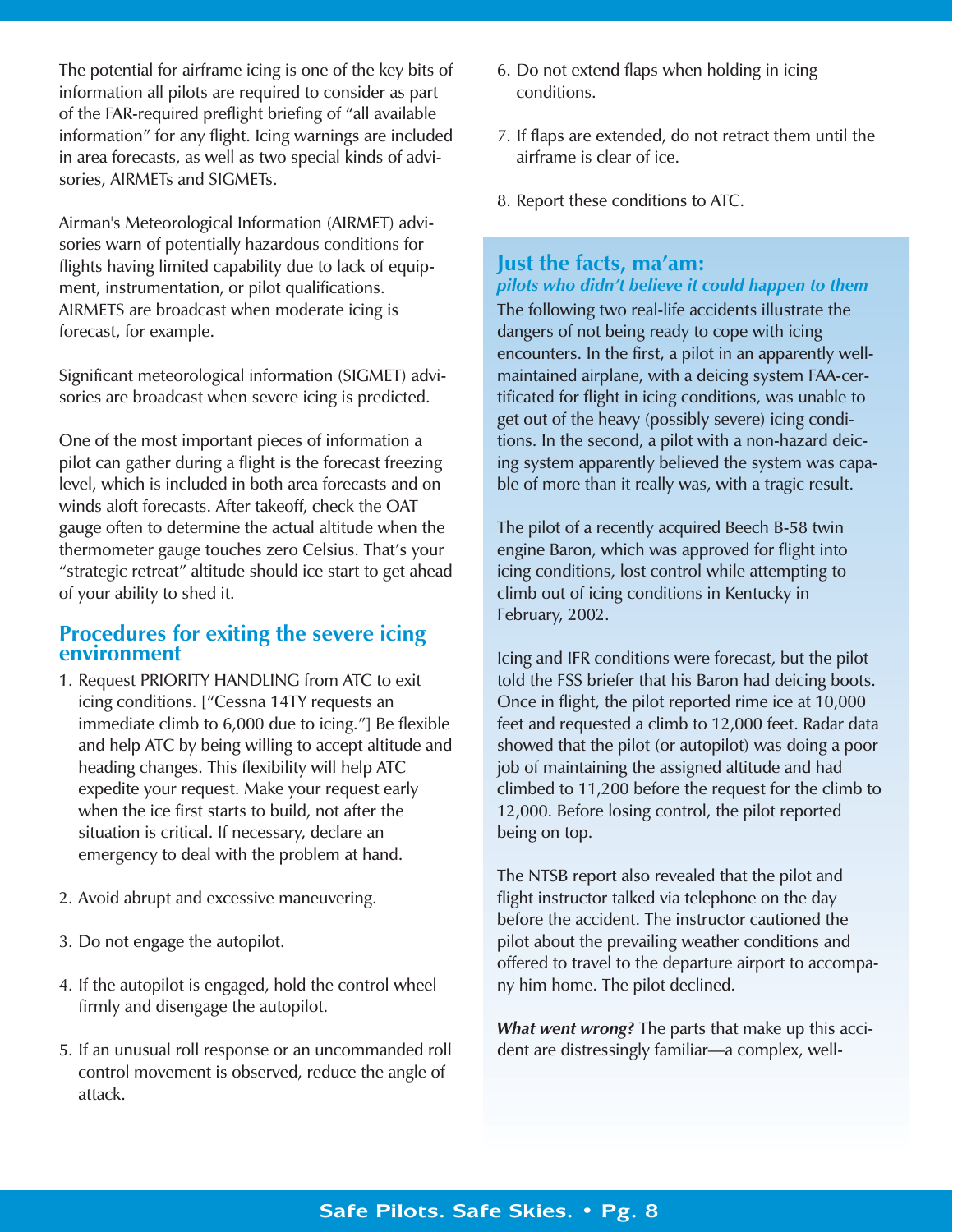equipped (and apparently well-maintained) airplane flown by a pilot who, although having only flown under instrument conditions with a flight instructor and no known experience in dealing with flight in icing conditions, apparently waited too long before taking action to climb out of icing. The pilot may have believed that the icing encounter equipment on the airplane was sufficient to permit extended exposure to icing conditions that may have been severe.

The pilot of an air taxi Beech Baron equipped with a non-hazard system was attempting to deliver a timecritical shipment of radioactive isotope used in medical imaging. The pilot reported picking up ice on four different radio transmissions over a 45-minute period. After deciding to abandon the flight to the planned destination airport, the pilot reported encountering freezing rain. The severe icing encountered quickly overcame the airplane and it crashed before reaching a nearby alternate airport.

The copilot survived. He said the windshield alcohol system was out of alcohol, and the wing boots were used often but weren't able to keep the airspeed from going down. The copilot said he felt a stall buffet and the pilot applied full power just before the airplane hit the ground. The airplane came to rest 3,000 feet from the approach end of the runway.

Would an earlier exit from icing conditions have saved this pilot? Ice build-up on airplanes changes airfoil lift and drag characteristics and raises stall speeds. Even airplanes equipped with approved-for-icing-conditions systems can't cope with freezing drizzle or freezing rain and must avoid these conditions. Deicing fluid reservoirs have a finite capacity—severe icing conditions and continued fluid use at high flow rates can exhaust fluid supplies quickly

This pilot stayed in icing for 45 minutes even though he should have started working to exit icing conditions immediately since his airplane had only a non-hazard ice protection system. He paid with his life.

### **DOs** *and* **DON'Ts for Certified Systems**

Use this information to avoid possible severe icing conditions and to minimize exposure to any kind of icing. The term "icing in precipitation" in AIRMETs and SIGMETs imply freezing drizzle or freezing rain.

**DO** learn all you can about the in-flight icing environment.

**DO** familiarize yourself with all weather information before taking off. The latest icing forecast models are vast improvements over systems that were available only a few short years ago. These are available at the aviation digital data service (ADDS) at http://adds.aviationweather.noaa.gov. While enroute, obtain weather updates by every means available—HIWAS, Flight Watch (122.0) and, if available, in cockpit METARS, TAFs and NEXRAD information on multi function displays (MFD).

**DO** ask for pilot reports (pireps). They are invaluable for evaluating icing conditions.

DO make pireps often.

**DO** maintain a regular watch on the outside air temperature (OAT).

**DON'T** take off into known icing conditions unless the approved-for-icing-conditions system on your airplane is properly serviced and in working order.

**DO** be cautious when entering icing conditions. Don't assume that certificated icing equipment guarantees a safe passage through any flight icing condition. If you're unsure about your ability to make good decisions when taking off into forecast icing conditions, hire an experienced flight instructor to accompany you.

**DO** carefully and continually evaluate icing, if encountered, and have a plan ready to exit the icing should you perceive that conditions have become more severe or demanding than your aircraft can handle.

**DO** learn to recognize the different types of ice clear, rime, mixed, and SLD—and learn the definitions of light, moderate, and severe icing conditions.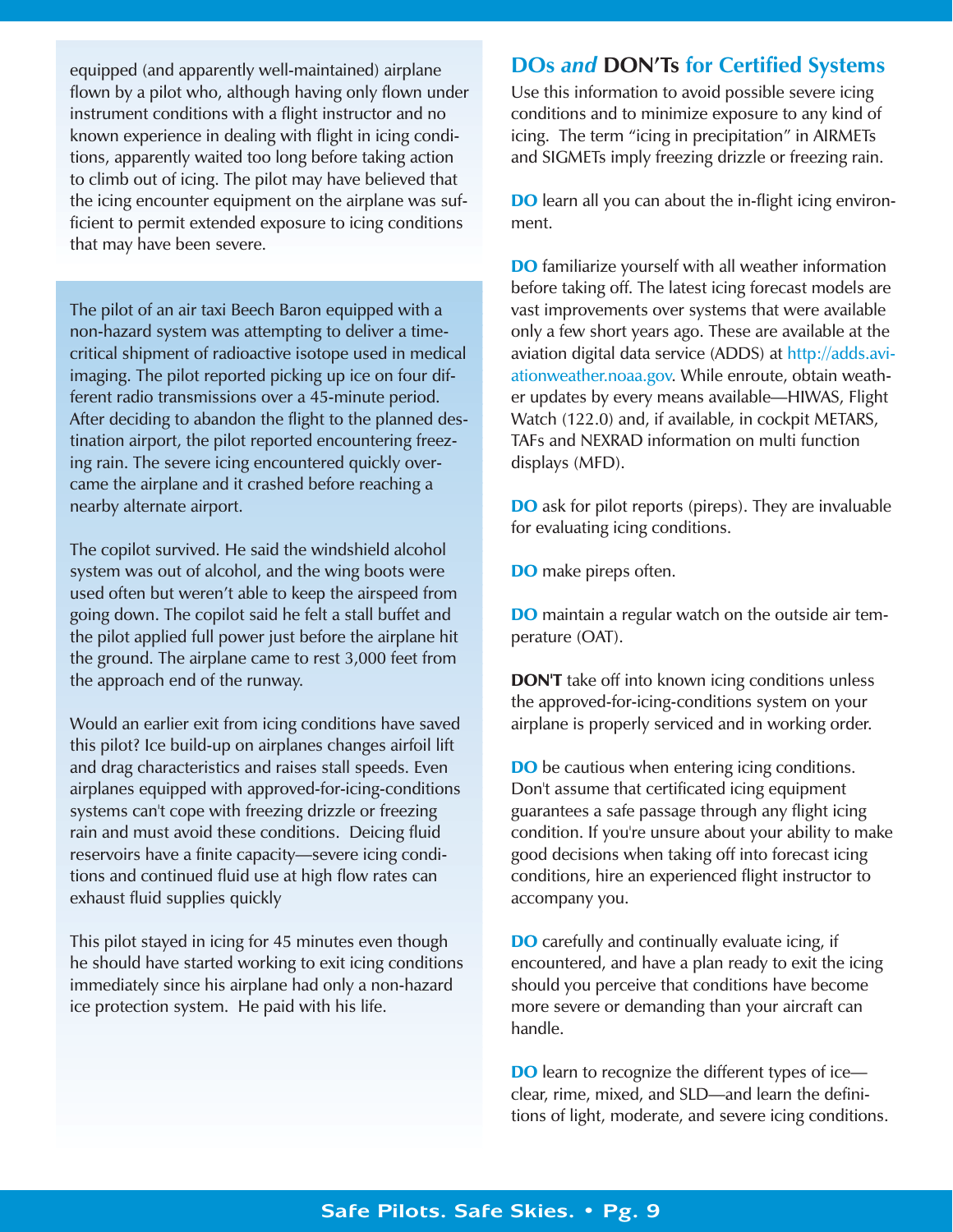DO remember that *severe* icing conditions (SLD) are sometimes signaled by the appearance of visible rain at temperatures below zero.

DON'T extend flaps in icing conditions; if ice builds up while the flaps are extended, find above-freezing temperatures before flap retraction.

**DO** fly approaches at higher than normal speeds if ice has accumulated on the airframe. Icing changes wing lift characteristics and stall speed increase.

### **DOs and DON'Ts for Non-Hazard Systems**

Use this information to avoid all icing conditions.

**DO** learn all you can about the in flight icing environment. The latest icing forecast models are available at the aviation digital data service (ADDS) at http://adds.aviationweather.noaa.gov. Learn what temperatures and cloud types breed clear, rime, and mixed icing conditions, and carefully evaluate forecasts. If icing is forecast and your knowledge of the environment confirms that ice is likely, postpone your flight.

**DO** ask for pireps. They are invaluable for avoiding icing conditions.

DO familiarize yourself with all weather information before taking off. While enroute, obtain weather updates by every means available—HIWAS, Flight Watch (122.0) and, if available, in cockpit METARS, TAFs, and NEXRAD information displayed on multifunction displays (MFD). Use this information to avoid all icing conditions.

DO maintain a regular watch on the outside air temperature (OAT).

DON'T take off into icing conditions.

**DO** take immediate steps to exit icing conditions you may have inadvertently found, and don't hesitate to ask for help from ATC.

**DON'T** be influenced by your passengers or your schedule. When icing is encountered, put all concerns aside and concentrate on getting out of the icing environment.

**DON'T** extend flaps if caught in icing conditions; if ice builds up while the flaps are extended, find above-freezing temperatures before flap retraction.

**DO** fly approaches at higher than normal speeds if ice has accumulated on the airframe. Icing changes wing lift characteristics and stall speed increase.

**DON'T** believe that your non-hazard system is anything more than an aid in the expeditious escape from an accidental icing encounter.

The newest airplanes that are coming into the general aviation fleet are wonderful. They're fast, and they're certified to the latest FAA standards, the instrument panels and avionics capabilities are fantastic. But they still have to fly in the same environment as every other airplane. That environment, at certain times of the year, contains the potential for an icing encounter. Ice doesn't care how much your airplane cost or that it has the latest equipment in the panel. Safe, successful travel by light airplane requires good planning, good judgment, and good execution. Part of that judgment is being aware of your capabilities and the capabilities of the icing equipment of your airplane.

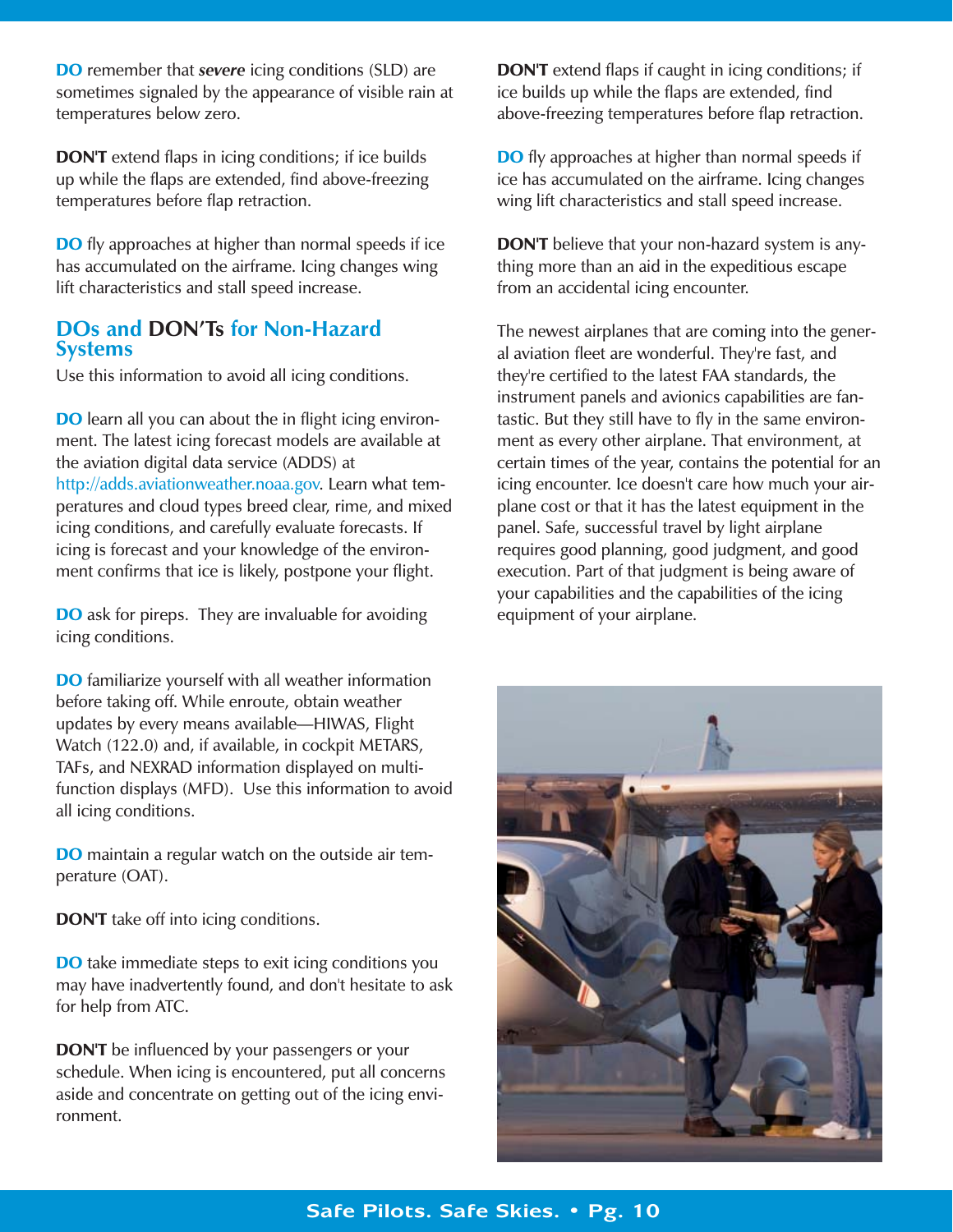

### **AOPA AIR SAFETY FOUNDATION maintains a highly active Website,**

**filled with GA Safety topics.** *www.asf.org*



### **FREE ONLINE COURSES**

Courses to improve piloting skills. Many qualify for the FAA Wings Proficiency Awards Program. Many courses to choose from:

- Single Pilot IFR
- IFR Adventure: Rules to Live By
- Runway Safety Program
- Know Before You Go
- Say Intentions
- SkySpotter<sup>®</sup>
- Safety Quizzes

### **CFI TRAINING**

ASF recertifies more Flight Instructors than any other course provider. ASF is the best in CFI renewal and now the CFI has the convenience of selecting the In-Person or Online course.

### **SAFETY TOPICS**

View an array of information from accident analysis to weather. Here are some of the topics listed:

- Aircraft Equipment
- Airport Operations
- Bird Hazards
- Fuel Mismanagement
- Wake Turbulence

### **ACCIDENT ANALYSIS**

View the extensive ASF Accident database which is comprised of NTSB accident reports.

Also view information on:

- Taxi Diagrams
- Annual Nall Report
- Safety Articles

### **FREE SAFETY SEMINARS**

ASF holds 200+ Free Safety Seminars a year.

- Topics range from:
- Single Pilot IFR
- Operations Airspace
- Ups and Downs of Takeoffs and Landings
- And many more topics

### **SEMINAR-IN-A-BOX®**

Educate pilots in your area and conduct your own quality safety seminar. Various safety topics available.

### **ASF PRODUCT CATALOG**

DVDs and books to keep you flying safely.

Inartered in 1950, the AOPA Air Safety Foundation is<br>the nation's largest nonprofit organization providing<br>aviation safety education and programs to the general<br>aviation community. the nation's largest nonprofit organization providing aviation safety education and programs to the general aviation community.

The mission of the Foundation is to save lives and promote accident prevention through pilot education. ASF serves all of the nation's 640,000 general aviation pilots.

### *You can help make Safe Pilots. Safe Skies.*

ASF products and programs are funded by tax deductible donations from pilots like you. For further information on how to make a charitable gift go to

### **www.aopa.org/asf/development**

## **AOPA AIR SAFETY FOUNDATION**

**421 Aviation Way • Frederick, MD 21701 • 800.638.3101 • www.asf.org**